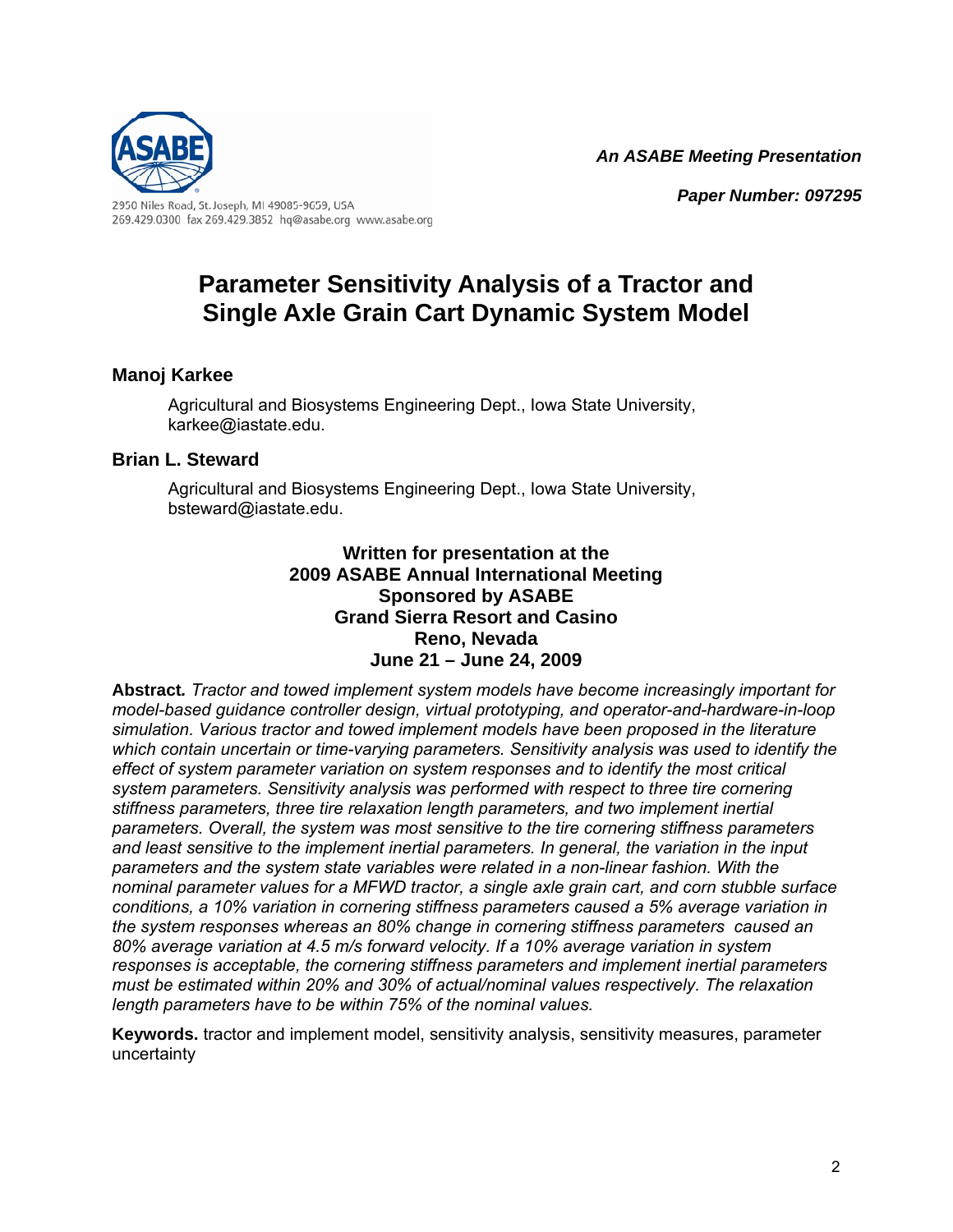## **1.0 Introduction**

Off-road vehicle system models are becoming increasingly important as mechatronic engineers increasingly rely on model-based controller design, virtual prototyping, and real-time hardwareand-operator-in-loop simulation (Karkee and Steward 2008). As a tremendous amount of computational power has become available for numerical simulation, vehicle models have become increasingly complex often possessing dozens of model parameters. Accurate estimation of those parameters is often difficult because of the high variability in field conditions. Because uncertain parameter estimates will have an effect on the model responses, the offroad vehicle simulations may often be unrealistic, which limits practioner's confidence in the models and in model-based studies (Kioustsioukis, et al. 2004). It is important to understand and quantify the effect of these parameter uncertainties or variations on the system response (Fales, 2004). Sensitivity analysis is one approach to identify and quantify these relationships (Xu and Gertner, 2007), which can improve our confidence in off-road vehicle models.

Sensitivity analysis evaluates the changes in dynamic model states and output with respect to (w.r.t.) changes in model parameters (Crosetto and Tarantola, 2001; Deif, 1986). Thus, sensitivity analysis can be used to perform uncertainty analysis, estimate model parameters, analyze experimental data, guide future data collection efforts, and suggest the accuracy to which the parameters must be estimated (Rodriguez-Fernandez and Banga, 2009).

Traditionally, sensitivity analysis has been used to optimize the vehicle system design (Jang and Han, 1995; Park et al., 2003). Jang and Han (1997) used a direct differentiation method for sensitivity analysis of vehicle lateral dynamics. They performed a state sensitivity analysis w.r.t. tire cornering stiffness, location of vehicle center of gravity (CG), vehicle mass, and vehicle moment of inertia (MI) using a bicycle model of a front wheel steering vehicle. The study was performed at typical on-road vehicle velocities ranging from 9 m/s (20 mph) to 53 m/s (120 mph). Park et al. (2003) performed a dynamic sensitivity analysis for a pantograph of a rail vehicle. Dominant design variables were identified using derivative-based state sensitivity measures and were modified for optimal design. Ruta and Wojciki (2003) also applied sensitivity analysis to a dynamic railroad model. They focused on developing an analytical solution for derivative-based sensitivity analysis of a system represented by a set of differential equations. Both first and second order derivatives were used to isolate a set of parameters to which the model outputs were the most sensitive. Eberhard (2007) performed a vehicle model sensitivity analysis w.r.t. various design variables. The vehicle dynamics was highly sensitive to MI and the CG location. The study was conducted at 10 m/s (~22mph) forward velocity. In off-road vehicle systems, the application of sensitivity analysis to understand the effect of uncertain parameters on a tractor and towed implement lateral dynamics is important to support the emerging farm automation techniques such as implement guidance and coordinated guidance.

Various tractor and towed implement steering models have been proposed in the literature for both on-road (Chen and Tomizuki, 1995; Dag and Kang, 2003; Kim et al., 2007) and off-road (Feng et al., 2005; Karkee and Steward, 2008) operations. As suggested by these models, the lateral dynamics of an off-road tractor and towed implement system depend on the lateral forces generated by soil-tire interactions. The responses may be different with different soil types and/or different soil moisture content. Other soil parameters including internal friction angle, cohesion and porosity may also affect the vehicle responses. Similarly, the responses may vary with the variation in tire construction, size, inflation pressure and normal load. It may be hard to estimate these variables accurately, and it is also hard to find a widely accepted model to relate these variables to the tire lateral force. The cornering stiffness coefficient, which is the initial sensitivity of tire force to side slip angle, is the lumped parameter used to represent the combined effect of these variables (Metz, 1993). Consequently, this parameter tends to be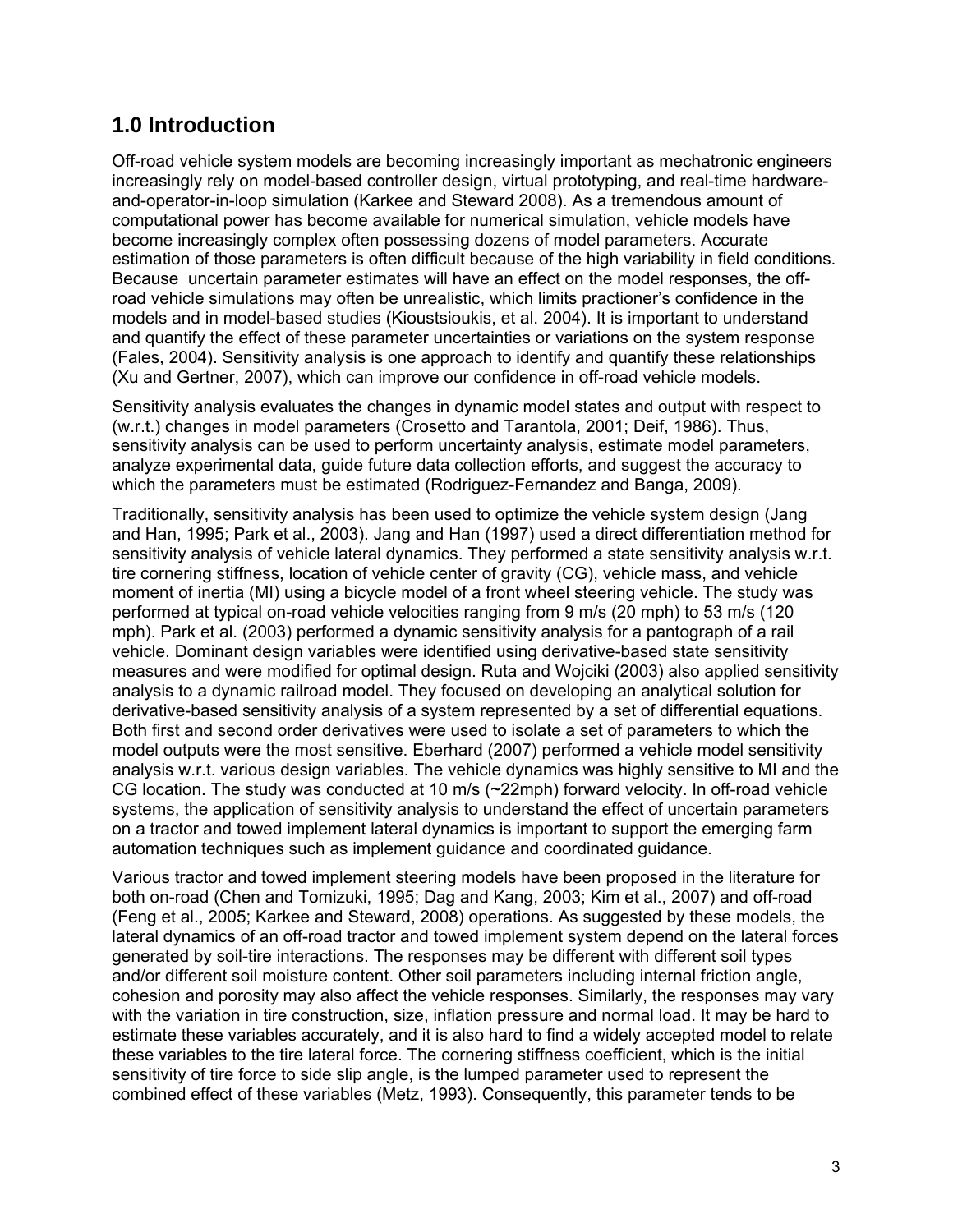highly uncertain. Vehicle tire relaxation length, which is defined as the distance a tire rolls before the steady state side slip angle is reached, is another parameter that could be highly uncertain (Bevly et al., 2002). In the case of implements such as a grain cart or a sprayer, implement mass and MI may also be uncertain or may vary substantially over time.

In this work, dynamic model sensitivity analysis was performed to quantify the degree of dependence of tractor and single axle grain cart system responses on the uncertain model parameters. This analysis will help us understand the relative significance of these parameters so that more resources can be allocated to accurately estimate those parameters to which the system is more sensitive. Specific objective will be:

- to evaluate the effect of parameter uncertainties on the system responses and
- to identify the parameters to which the model is most sensitive

## **2.0 Methods:**

In this research, sensitivity of a tractor and single axle grain cart steering system w.r.t. variation in various model parameters was analyzed using derivative-based local sensitivity analysis method. A dynamic bicycle model of the system (Karkee and Steward, 2008) was adapted to perform the analysis. Grain cart mass and MI, tire cornering stiffness, and tire relaxation length parameters were assumed to have some level of uncertainty and/or variation over the field operation. A range of these uncertain parameter values were used to define a parameter space for the study. A numerical simulation-based approach was used to calculate local sensitivities w.r.t. those parameters.

## *2.1 Vehicle Model*

A tractor and single axle towed implement model was required to study the sensitivity of the system states and/or outputs w.r.t. various system parameters. Karkee and Steward (2008) studied various models of a tractor and single axle grain cart system. Among the three models used, a dynamic bicycle model with tire relaxation length dynamics represented the system most accurately. In this work, their dynamic model was adjusted as follows to study the sensitivity of the system w.r.t. eight system parameters, namely implement mass, implement MI, tractor front tire cornering stiffness, tractor rear tire cornering stiffness, implement tire cornering stiffness, tractor front tire relaxation length, tractor rear tire relaxation length, and implement tire relaxation length. Common vehicle dynamics symbols were used to describe the dynamics of the system (for notation, see the list of the variables). This model is described by Eqs. 1 to 8:

$$
\left(m^t + m^i\right)\dot{v}_c^t - m^ic\dot{\gamma}^t - m^id\dot{\gamma}^i = -(m^i + m^t)u_c^t\gamma^t - C_{\alpha,f}^t\alpha_f^t - C_{\alpha,r}^t\alpha_r^t - C_{\alpha,r}^i\alpha_r^i \tag{1}
$$

$$
\left(I_z^t + m^ic^2\right)\dot{\gamma}^t - m^ic\dot{\gamma}_c^t + m^icd\dot{\gamma}^i = m^icu_c^t\gamma^t - aC_{\alpha,f}^t\alpha_f^t + bC_{\alpha,r}^t\alpha_r^t + cC_{\alpha,r}^i\alpha_r^i\tag{2}
$$

$$
\left(I_z^i + m^i d^2\right) \dot{y}^i - m^i d\dot{v}_c^i + m^i c d\dot{\gamma}^i = m^i du_c^t \gamma^i + (d + e) C_{\alpha,r}^i \alpha_r^i \tag{3}
$$

$$
\dot{\alpha}_f^t = \frac{v_c^t}{\sigma_f^t} + \frac{a\gamma^t}{\sigma_f^t} - \frac{u_c^t}{\sigma_f^t} \delta - \frac{u_c^t}{\sigma_f^t} \alpha_f^t
$$
\n(4)

$$
\dot{\alpha}_r^t = \frac{v_c^t}{\sigma_r^t} - \frac{b\gamma^t}{\sigma_r^t} - \frac{u_c^t}{\sigma_r^t} \alpha_r^t
$$
\n<sup>(5)</sup>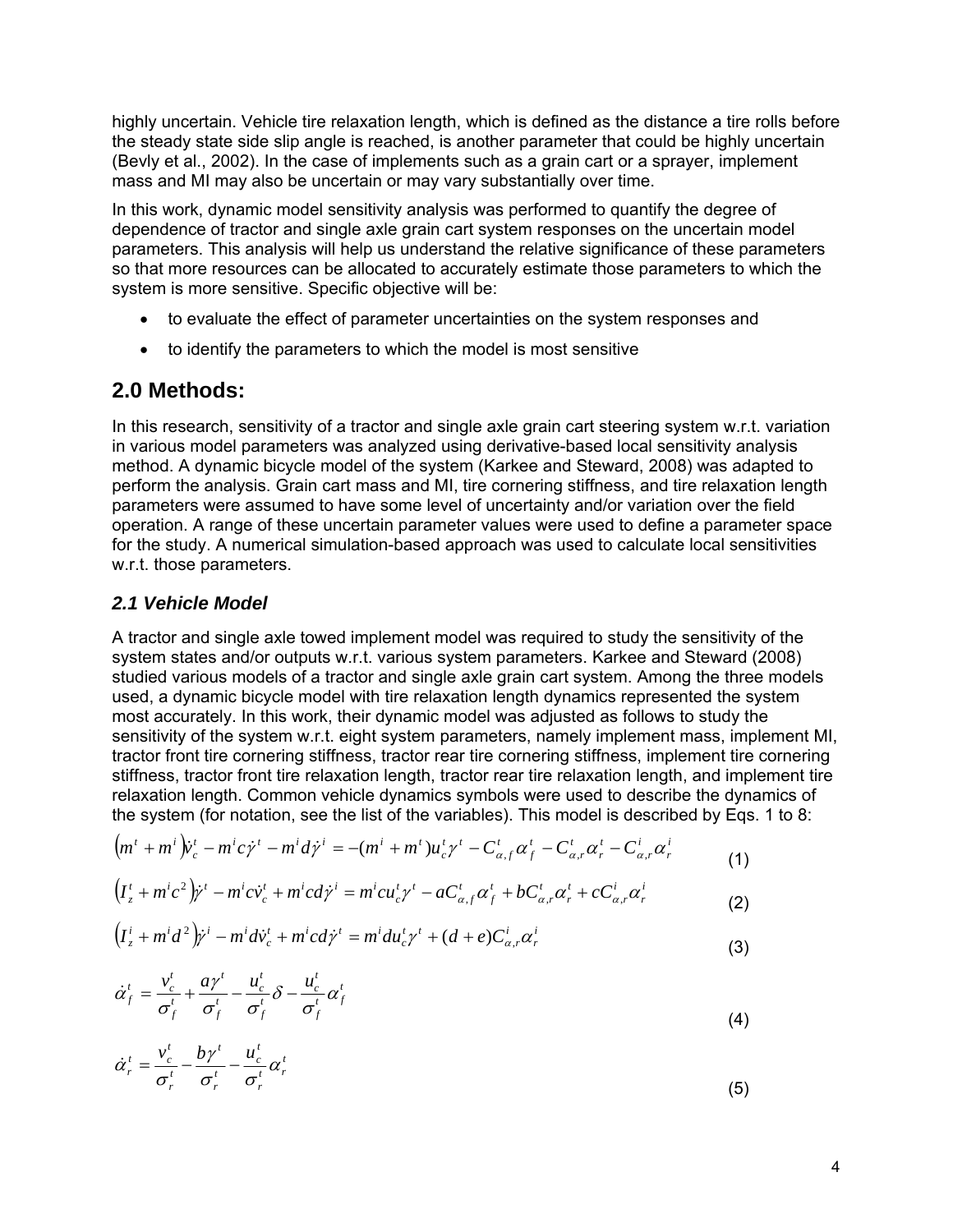$$
\dot{\alpha}_r^i = \frac{v_c^i}{\sigma^i} - \frac{c\gamma^i}{\sigma^i} - \frac{(d+e)\gamma^i}{\sigma^i} + \frac{u_c^i}{\sigma^i} \varphi^i - \frac{u_c^i}{\sigma^i} \varphi^i - \frac{u_c^i}{\sigma^i} \alpha_r^i
$$
\n
$$
\dot{\psi}^i = \gamma^i
$$
\n
$$
\dot{\psi}^i = \gamma^i
$$
\n(6)

Eqs.  $1 - 8$  can be represented in matrix form as,

$$
M\dot{X} = NX + PU
$$
  
\nwhere,  $\dot{X} = \begin{bmatrix} \dot{v}_c^t & \dot{\gamma}^t & \dot{\gamma}^i & \dot{\alpha}_f^t & \dot{\alpha}_f^t & \dot{\alpha}_f^t & \dot{\varphi}^t & \dot{\varphi}^t \end{bmatrix}^T$ ,  
\n
$$
X = \begin{bmatrix} v_c^t & \gamma^t & \gamma^i & \alpha_f^t & \alpha_r^t & \alpha_r^t & \varphi^t & \varphi^t \end{bmatrix}^T
$$
and  $U = [\delta]$ . (9)

*t r*

 $X = \begin{bmatrix} v_c^t & \gamma^t & \gamma^t & \alpha_f^t & \alpha_r^t & \alpha_r^t & \varphi^t & \varphi^t \end{bmatrix}^T$  and  $U = [\delta]$ .

*t f*

 The parameter values suggested by Karkee and Steward (2008) were used as the nominal values in this study (Table 1). The parameters were based on a MFWD tractor (model 7930, Deere and Co., Moline, IL) and a single axle 500 bu grain cart (model 500, Alliance Product Group, Kalida, OH). An uncertainty region of ±100% was defined about the nominal value for each parameter used in the sensitivity analysis.

Table 1: Dynamic bicycle model parameters and uncertainties for the JD 7930 tractor and Parker 500 grain cart system.

| Tractor                              |                                  | Implement                   |                                  |
|--------------------------------------|----------------------------------|-----------------------------|----------------------------------|
| Parameters                           | Values ± Uncertainty             | <b>Parameters</b>           | Values ± Uncertainty             |
| a                                    | 1.7 <sub>m</sub>                 | d                           | $3.62 \text{ m}$                 |
| b                                    | 1.2 <sub>m</sub>                 | e                           | 0.1 <sub>m</sub>                 |
| C                                    | 2.1 m                            |                             |                                  |
| m <sup>t</sup>                       | 9391 kg                          | m <sup>i</sup>              | 2127 ± 2127 kg**                 |
| $I_z^t$                              | 35709 kg-m <sup>2</sup>          | $I_z$                       | 6402 ± 6402 kg-m <sup>2**</sup>  |
| $C_{\alpha f}^{\quad t}$             | 220* ± 220 KN/rad**              |                             |                                  |
| $C_{\alpha r}^{\phantom{\alpha r}t}$ | 486* ± 486 KN/rad**              | $C_{\alpha r}$ <sup>i</sup> | 167* ± 167 KN/rad**              |
| $\sigma_f^t$                         | $1.1^{\#}$ ± 1.1 m <sup>**</sup> | $\sigma_r^i$                | $1.1^{\#}$ ± 1.1 m <sup>**</sup> |
| $\sigma_r^t$                         | $1.5^{\#}$ ± 1.5 m**             |                             |                                  |

*\*Values based on the work of Metz (1993) and Schwanghart and Rott (1984).* 

*#Values based on the work of Bevly et al. (2002).* 

*\*\*Minimum values of zero for these parameters were not possible. Small positive numbers were used in the study instead of zeros.* 

#### *2.2 Sensitivity Analysis*

Sensitivity is the measure of the change in system responses w.r.t. to small changes in a system parameter. When using a dynamic model, the more a state variable changes with a small change in a model parameter, the more sensitive it is to this parameter (Rodriguez-Fernandez and Banga, 2009). The sensitivity measure calculated at a particular location in the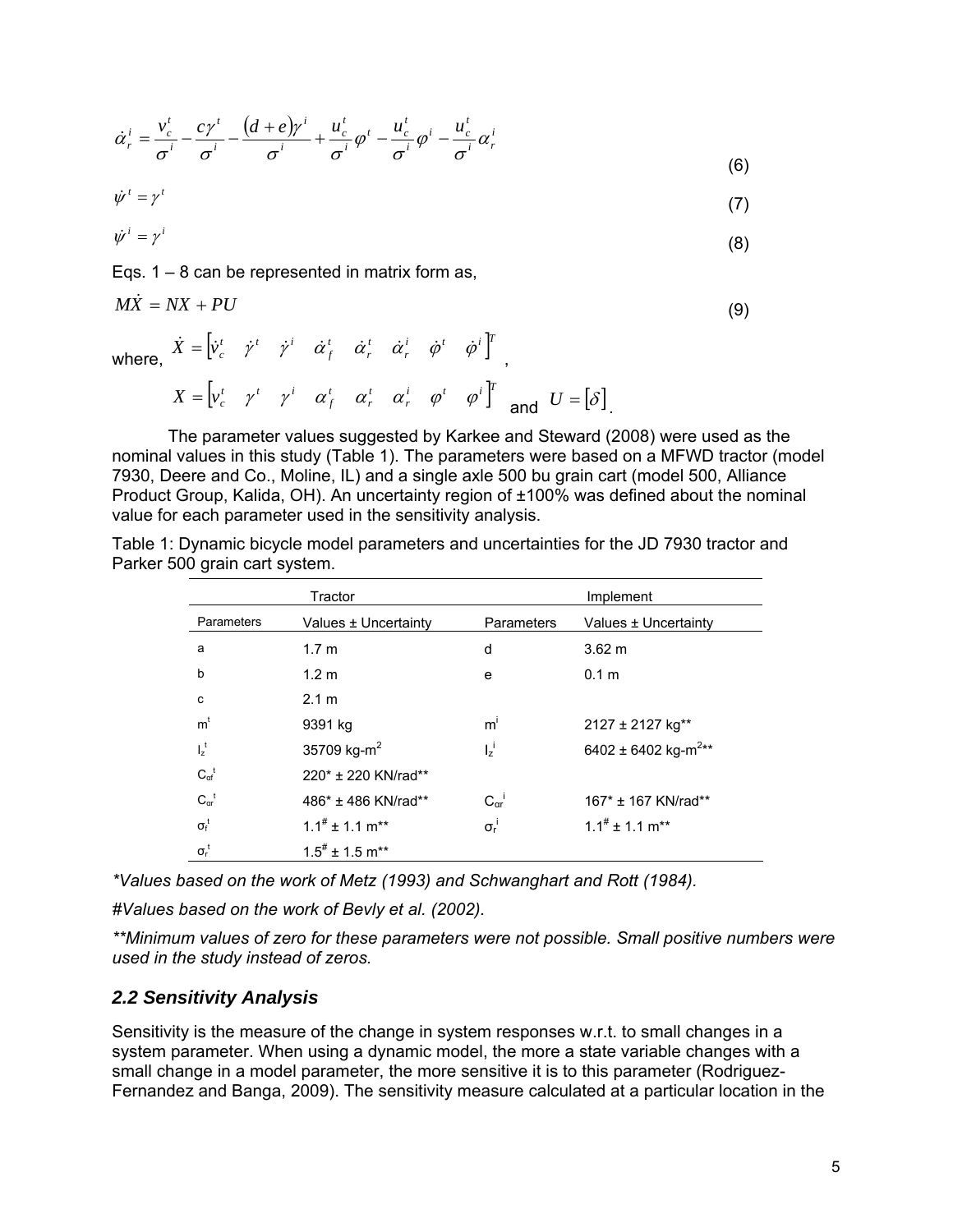parameter space is called the local sensitivity. This measure will be valuable in studying the parameter uncertainty about a nominal point or a point of interest. The cumulative sensitivity measure calculated over the entire parameter space is called the global sensitivity. This type of sensitivity is important to identify the overall ranking of parameters within the parameter space as the method accounts for the interaction between correlated parameters (Kucherenko et al., 2009).

Various sensitivity analysis techniques have been proposed in the literature to calculate both local and global sensitivity measures or indices. Primarily, these techniques can be classified into three groups, namely variance-based methods, screening methods, and derivative-based methods. In the variance-based methods, the contribution of a model parameter to the output variance is estimated (Kioutsioukis et al., 2004). Some of the widely used variance based methods are Fourier Amplitude Sensitivity Test (FAST) (Cukier et al., 1973; McRae et al., 1982), the extended FAST (Saltelli et al., 1999) and the method of Sobol (Sobol, 1993). The drawback of the variance based methods is their computational inefficiency requiring a large number of function evaluations to calculate the sensitivity with a reasonable accuracy (Kucherenko et al., 2009). Screening methods are used to qualitatively rank the model parameters from the most influential to the least influential order. These methods are computationally attractive, but are less accurate (Kucherenko et al., 2009). The method of Morris (Morris, 1991) is one of such methods.

Derivative-based methods take the first order differentiation of the model outputs with respect to the model parameters. Local and global sensitivity measures are defined based on those derivatives. Jang and Han (1995) and Kucherenko et al. (2009), among others, have proposed and used the derivative-based methods. Kucherenko et al. (2009) used the method to analyze sensitivity of seven algebraic equations and compared the results with those from the method of Sobol and Morris. This method was more accurate than the method of Morris and was computationally efficient than the Sobol's method. Moreover, derivative-based sensitivity analysis method was preferred over other methods in analyzing dynamic models (Jang and Han, 1997; Park et al., 2003; Ruta and Wojcicki, 2003; Eberhard et al., 2007). In this work, some modifications were applied to the derivative-based formulation developed by Kucherenko et al. (2009) so that the sensitivity analysis of a complex dynamic model would be possible. Only the local sensitivity measures were used.

## 2.2.1 Sensitivity Measures

A multi-input multi-output (MIMO) dynamic system such as one presented in section 2.1 can be represented as,

$$
\dot{X} = f(X, p, t) \tag{10}
$$

where, *p* is the parameter vector and *t* is time.

A local sensitivity of the system to a parameter  $p_i$  is defined as the partial derivative of the function *f* w.r.t. the parameter. The local sensitivity function about a nominal point *p\** in the parameter space is then represented as,

$$
S_i(p^*) = \frac{\partial \dot{X}}{\partial p_i}\bigg|_{p=p^*}
$$
\n(11)

where,  $i = 1, \ldots, n$  and  $n =$  size of parameter vector. As the point  $p^*$  moves in the parameter space, the local sensitivity measures will also change.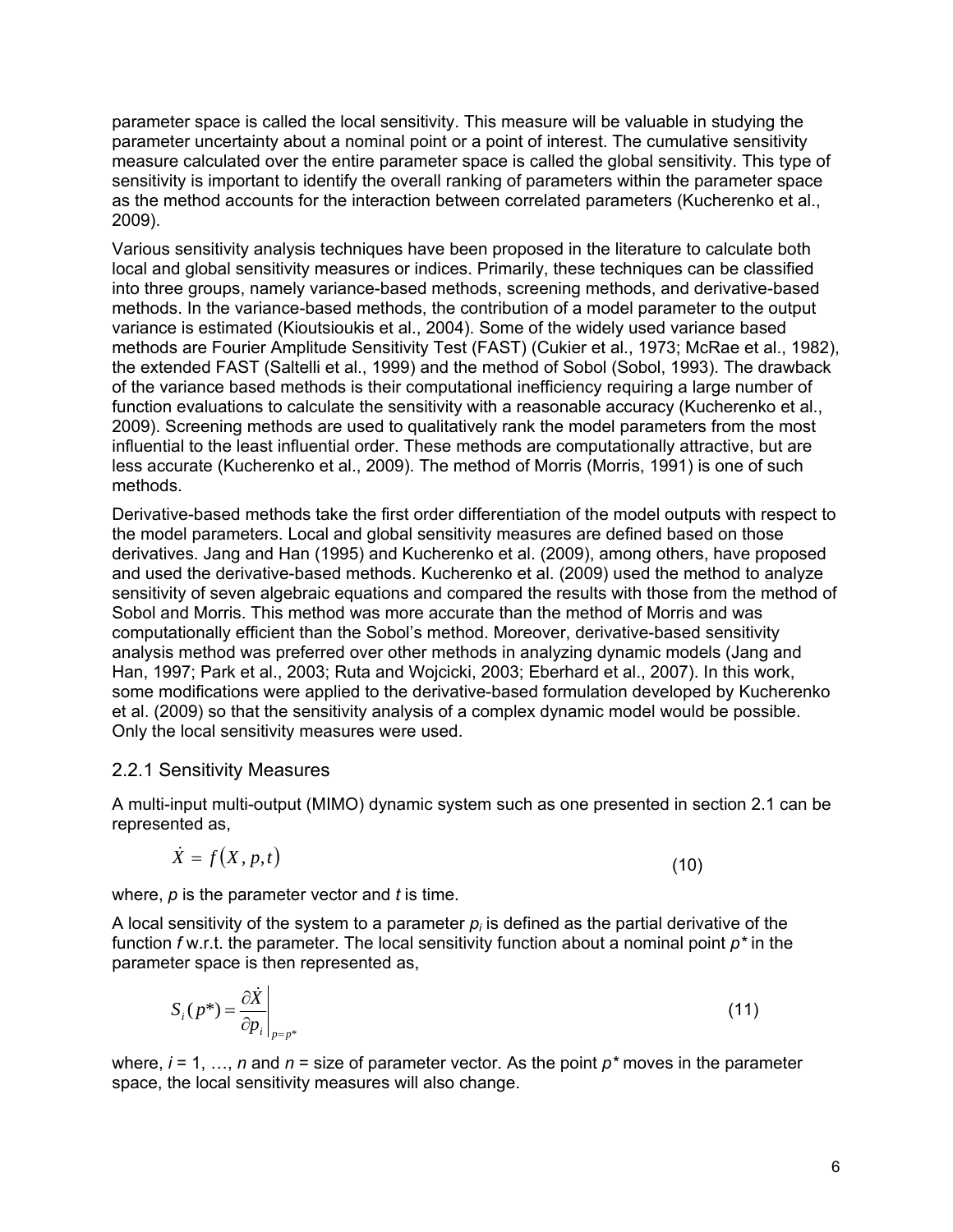Because the analytical solution to the local sensitivity measure (Eq. 11) was difficult to obtain for the tractor and implement system used in this study, a numerical simulation-based solution was used. Tractor lateral velocity and yaw-rate, implement yaw-rate, and three tire side slip angle states were used as output variables, which allowed us to use output sensitivities and state sensitivities interchangeably. The tractor and grain cart dynamic system (Eq. 9) was then represented in the state space form as,

$$
\dot{X} = AX + BU \tag{12}
$$

$$
Y = CX + DU \tag{13}
$$

where,  $A = M^{-1}N$ ,  $B = M^{-1}P$ ,  $C =$  identity matrix of size 8, and  $D=[0]$ . *M* and *N* were defined in Eq. 9.

First, the model was simulated with a 10° step steering input at the nominal point *p\** in the parameter space. The simulation time was twice the settling times of the slowest non-zero eigenvalue of the system model, which were 30 s, 6 s and 3 s respectively at 1.0 m/s, 4.5 m/s and 7.5 m/s forward velocities. With this simulation time, the sensitivity analysis accounted for both the transient and steady state sensitivities. The output responses from this simulation were used as the reference. Parameters of interest were then varied one at a time by a small amount to get the perturbed output responses. Finally, the local sensitivity of an output variable w.r.t. the parameters at the nominal point was calculated using the finite difference equation,

$$
S_{ij}(p^*) = \frac{Y_j(p_1^*, \dots, p_{i-1}^*, p_i^* + \Delta p_i^*, p_{i+1}^*, \dots, p_n^*) - Y_j(p^*)}{\Delta p_i^*}
$$
(14)

where, *j* = 1,…..,*m*; *m* = number of output or state variables; *∆pi*\*= small change in the parameter of interest. The variable *Yj* represented a time series output data of the dynamic system. A mean of the absolute change in output variable over the simulation time was used to calculate the local sensitivity measure. This local sensitivity measure was calculated for all parameters of interest at various points in the parameter space. The local sensitivities at the nominal point were used to evaluate the effect of parameter variations to the system responses and model the relationships between the variation in the input parameters and the output variables (Grau, 2002).

The changes in input parameters were divided by the nominal values of the parameters to normalize the results as it was not appropriate to directly compare or average the output sensitivities w.r.t. various input parameters whose numerical ranges differed by several order of magnitude. Output variables were also of different orders of magnitudes. A good way to define the sensitivity in this case would also be to normalize the changes in the output variables by the nominal output values. However, because we were dealing with a dynamic system with zero crossings, the output variables were normalized only after the mean of the absolute changes in output variables were calculated.

Finally, the overall local sensitivity to a parameter was calculated using a mean over the output variables,

$$
S_i = \frac{1}{m} \sum_{j=1}^{m} S_{ij}
$$
 (15)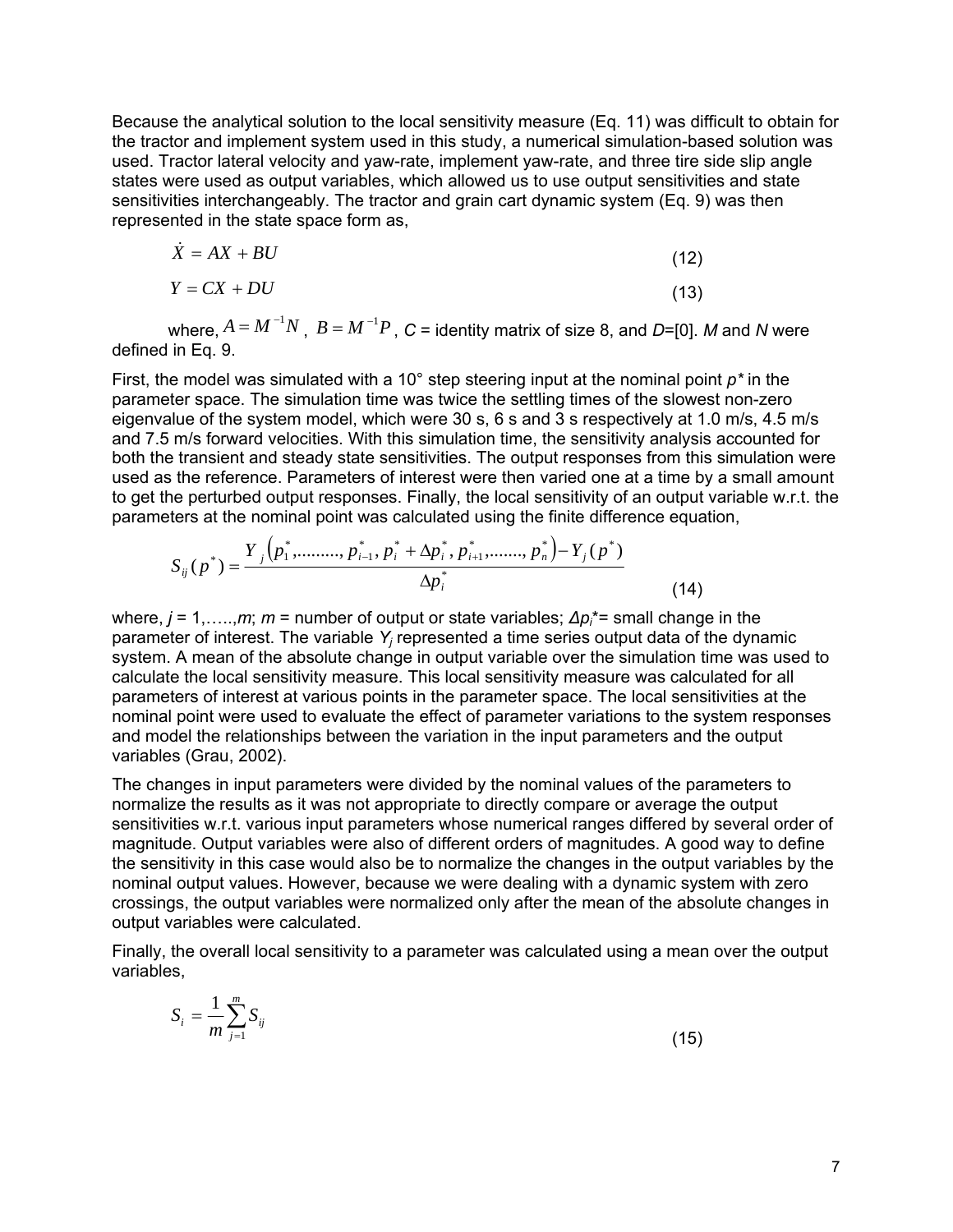## **3.0 Results and Discussions:**

The local sensitivities at the nominal point (Table 1) in the parameter space showed the effect of variations in the system parameters on the system states or outputs (Fig. 1- Fig. 3). At low forward velocities, tire side slip angles were highly sensitive to all input parameters. As expected, the implement tire side slip angle was most sensitive to the implement mass, implement MI, and implement tire cornering stiffness parameters. The tractor lateral velocity and yaw-rate states were most sensitive to the front and rear tire cornering stiffness parameters and so were the tractor and implement yaw rate parameters (Fig. 2).

In general, local state/output sensitivities w.r.t. implement inertial parameters decreased as the forward velocity was increased (Fig. 1). Implement tire side slip angle was the most sensitive output to both the implement mass and implement MI. This result was expected as the implement inertial parameters will have a higher influence on the implement dynamics. The implement tire side slip sensitivities w.r.t. implement mass were 2.5, 1.0 and 1.0 respectively at 1.0 m/s, 4.5 m/s and 7.5 m/s forward velocities. The same w.r.t. implement MI was 0.7 at 1.0 m/s forward velocity. The sensitivities of all other output variables w.r.t. both implement mass and MI were less than 0.4 at all velocities.



**b) Local sensitivities of state variables w.r.t. implement MI** 

#### **Fig. 1: Local sensitivities at the nominal point in the parameter space w.r.t. implement inertial parameters; a) implement mass, and b) implement MI. The sensitivities were calculated at 1.0 m/s, 4.5 m/s and 7.5 m/s forward velocities.**

Sensitivities w.r.t. tire cornering stiffness parameters showed a mixed variation with increasing forward velocity (Fig. 2). In general, the tire side slip states were less sensitive to these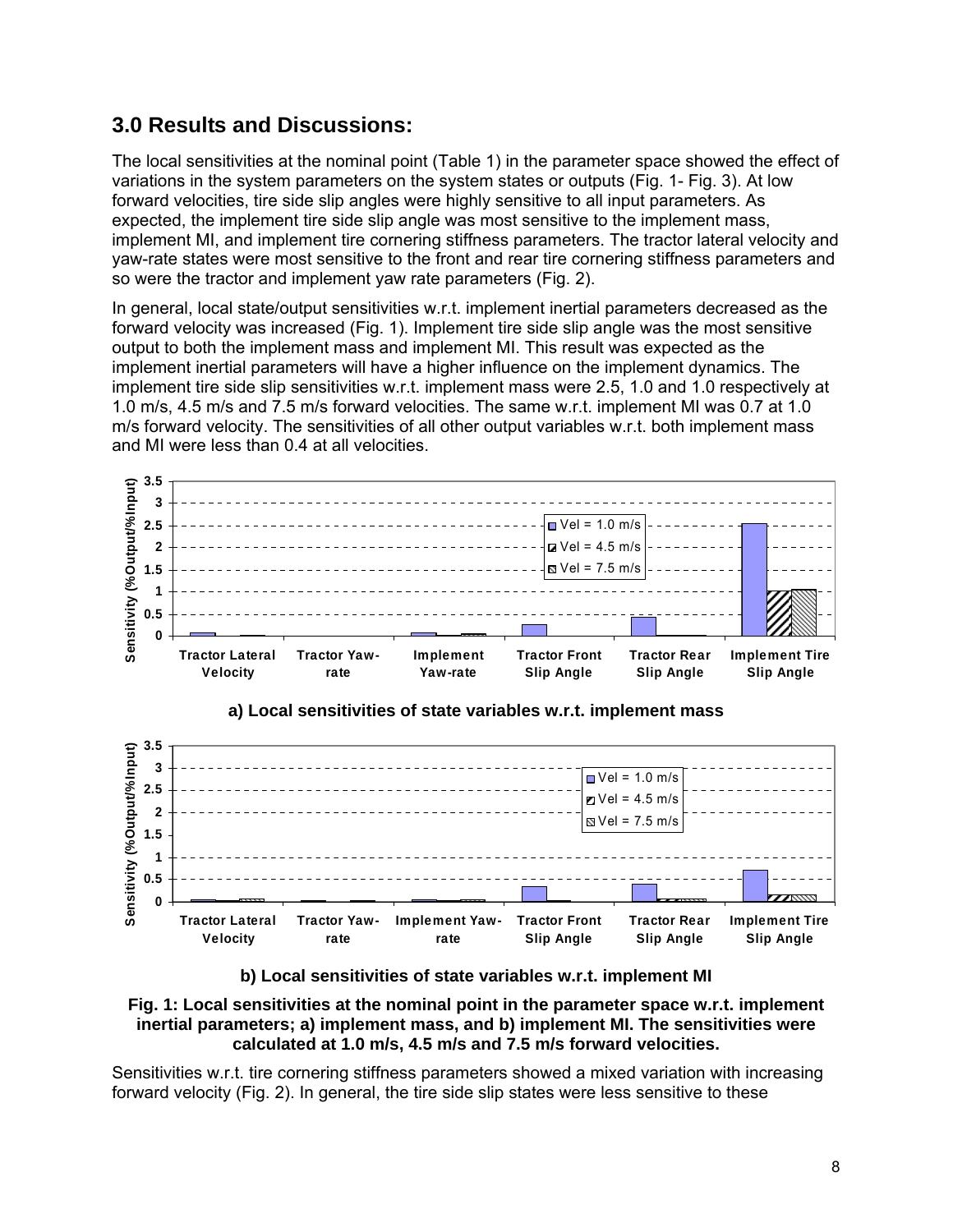parameters as the forward velocity was increased. The opposite trend was observed with the lateral and yaw velocity states. At all velocities, the tire side slip angles were the most sensitive state variable w.r.t the tire cornering stiffness parameters. The state sensitivities were as high as 2.6 for the front tire cornering stiffness, 2.4 for the rear tire cornering stiffness and 3.1 for the implement tire cornering stiffness. The system was more sensitive to the cornering stiffness parameters than to the implement inertial parameters and relaxation length parameters. Tire relaxation length parameters mostly influenced the corresponding tire side slip angles (Fig. 3).



**c) Local sensitivities of state variables w.r.t. implement tire cornering stiffness** 

**Fig. 2: Local sensitivities at the nominal point in the parameter space w.r.t. cornering stiffness parameters; a) front tire cornering stiffness, b) rear tire cornering stiffness, and c) implement tire cornering stiffness. The sensitivities were calculated at 1.0 m/s, 4.5 m/s and 7.5 m/s forward velocities.**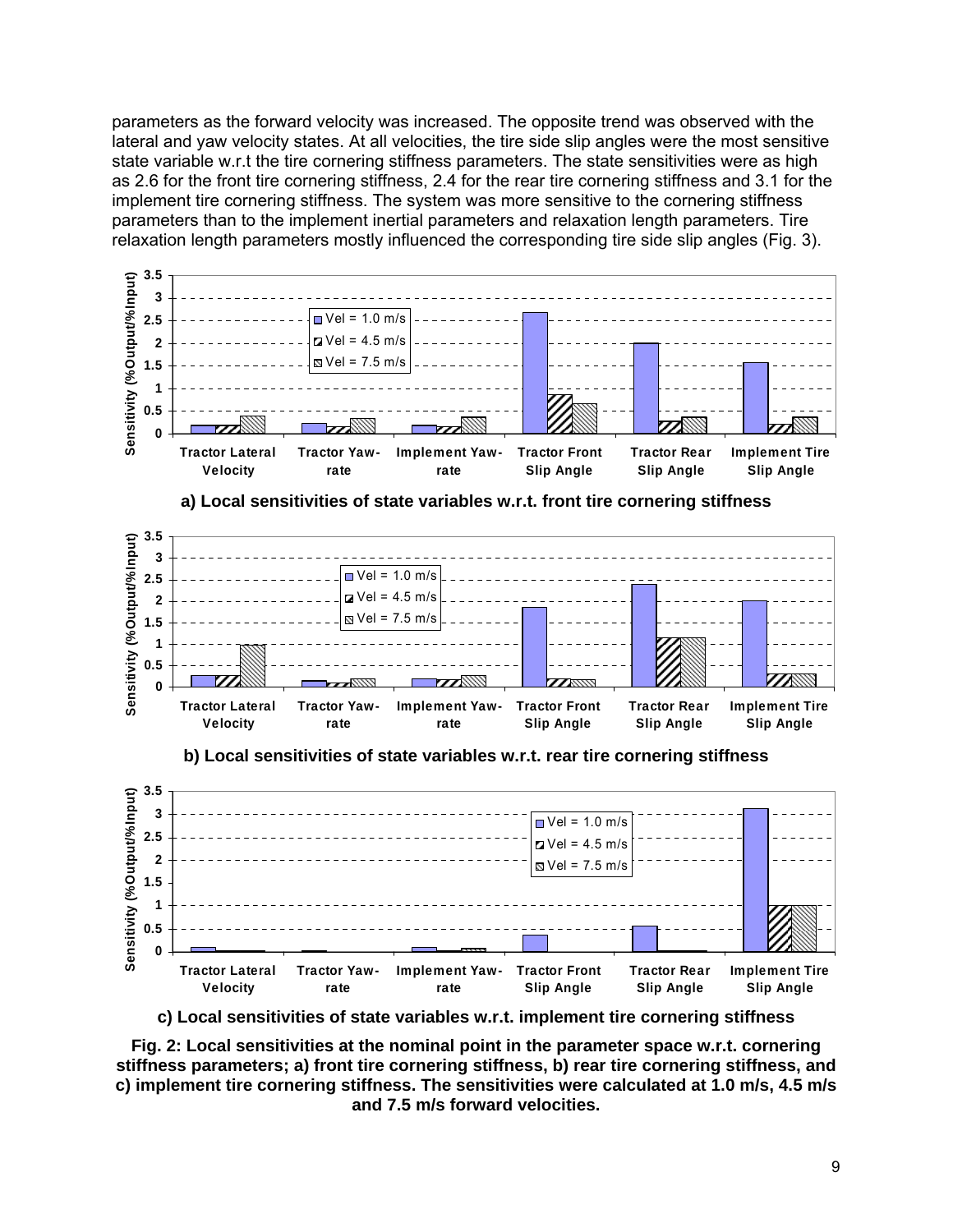





#### **b) Local sensitivities of state variables w.r.t. rear tire relaxation length**



#### **c) Local sensitivities of state variables w.r.t implement tire relaxation length**

**Fig. 3: Local sensitivities at the nominal point in the parameter space w.r.t. to relaxation length parameters; a) front tire relaxation length, b) rear tire relaxation length, and c) implement tire relaxation length. The sensitivities were calculated at 1.0 m/s, 4.5 m/s and 7.5 m/s forward velocities.** 

The system was highly sensitive to all input parameters at 1.0 m/s forward velocity. Because, the system had more oscillatory transient behavior at 1.0 m/s than at 4.5 m/s and 7.5 m/s forward velocities (Fig. 4), the interaction between tire relaxation length and other parameters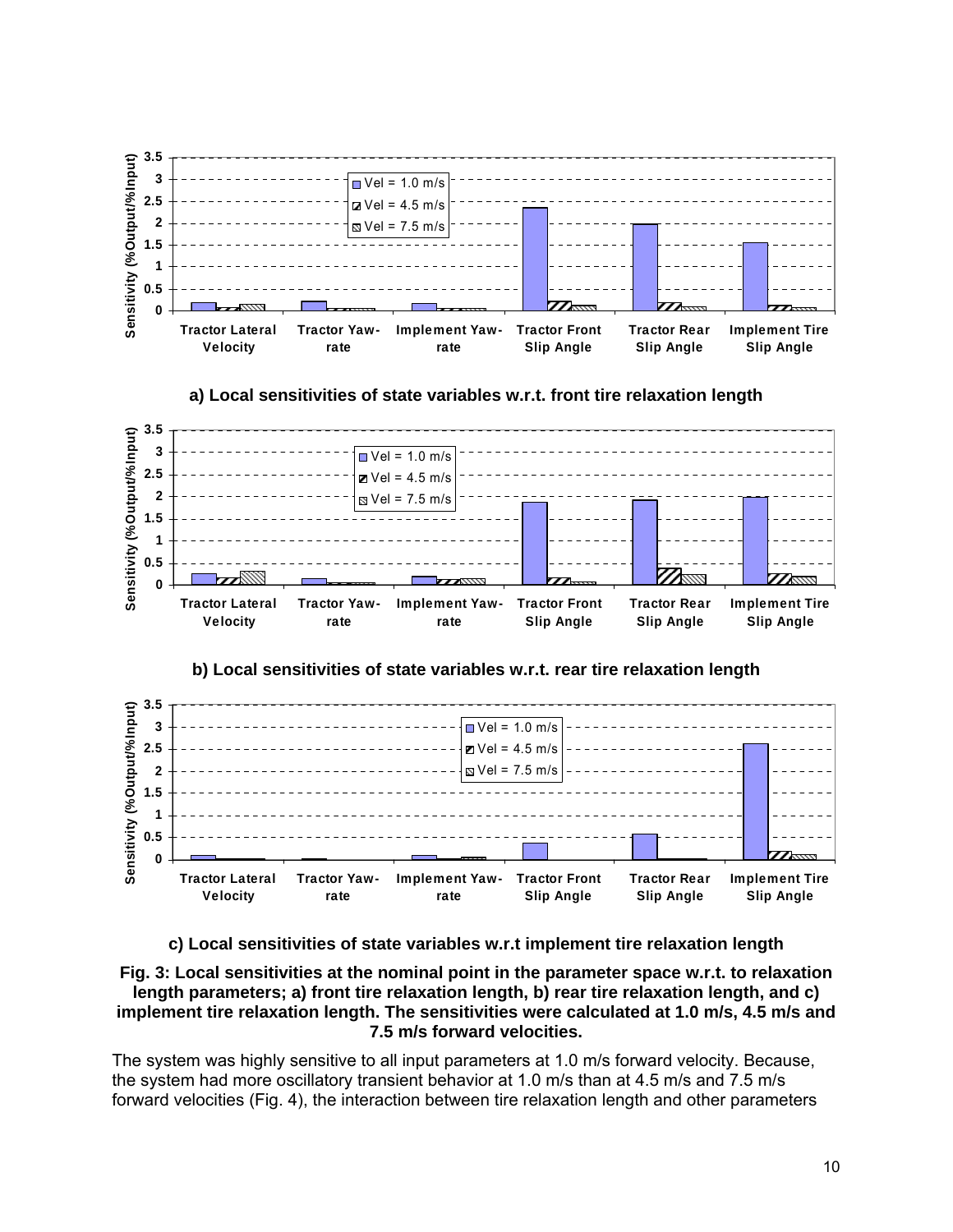caused a larger phase shift between the reference and perturbed output responses at 1.0 m/s. The increased phase shift resulted to the higher system sensitivity at the low forward velocity.



**a) Time history of rear tire relaxation length at 1.0 m/s** 



 **a) Time history of rear tire relaxation length at 4.5 m/s** 

#### **Fig. 4: Time history of rear tire side slip angle for the nominal parameters (reference) and 10% change in the cornering stiffness parameters (perturbed); a) at 1.0 m/s forward velocity, b) at 4.5 m/s forward velocity.**

At the nominal point, the overall system was most sensitive to the front and rear tire cornering stiffness parameters at all three forward velocities (Fig. 5). The front and rear tire relaxation lengths were the next two influential parameters. The system was least sensitive to the implement mass and MI. At 1.0 m/s, the system was almost equally sensitive to cornering stiffness and corresponding relaxation length parameters. At 4.5 m/s and 7.5 m/s, however, the tractor-and-implement system was twice as sensitive to cornering stiffness parameters as it was to relaxation length parameters. The system became less sensitive to relaxation length parameters as the forward velocity was increased. This result was expected because the tires travelled the relaxation length equivalent distance sooner as the forward velocity increased.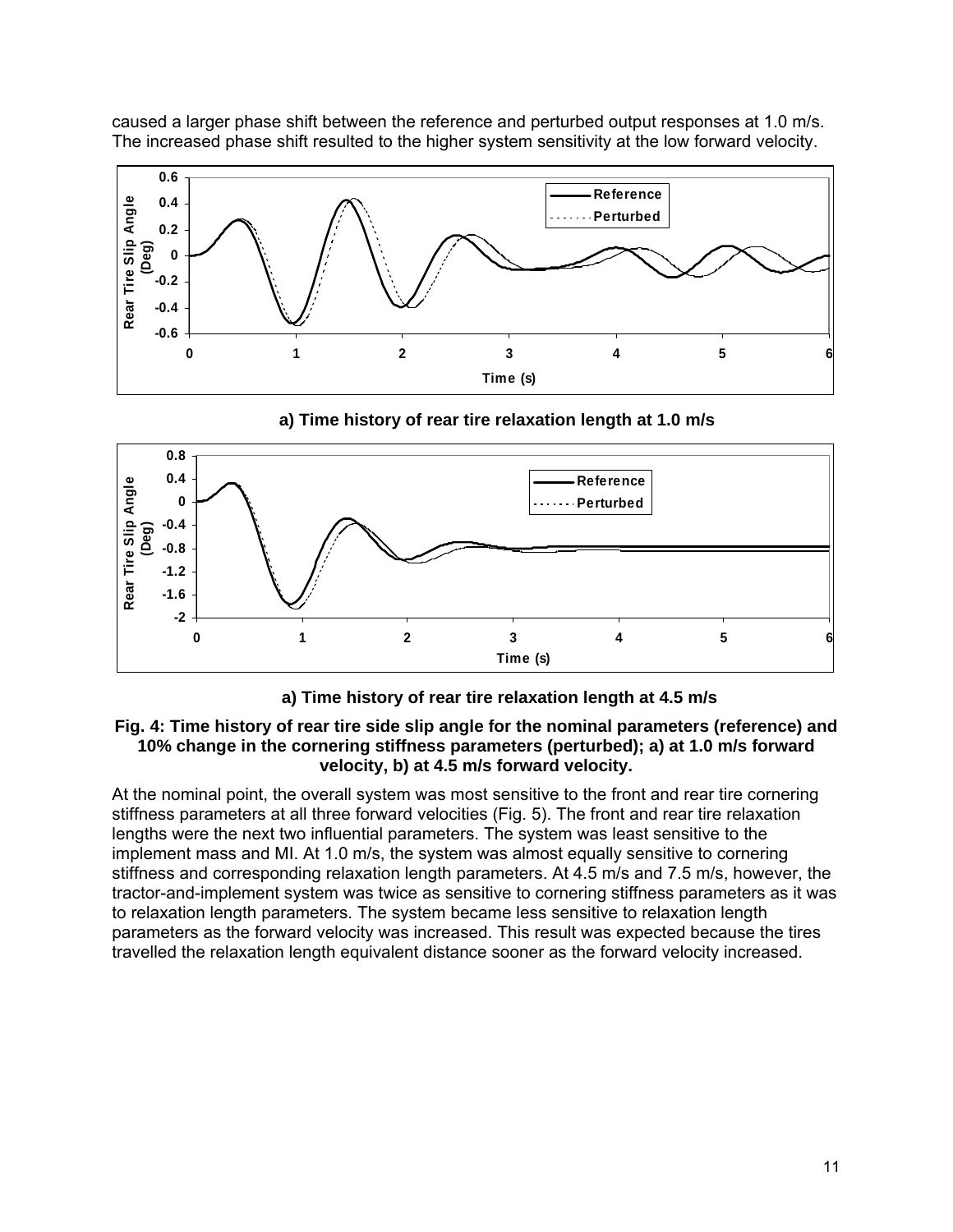

#### **Fig. 5: Local sensitivities at nominal point in the parameter space with respect to various system parameters at 1.0 m/s, 4.5 m/s and 7.5 m/s forward velocities.**

The system became less sensitive to the cornering stiffness parameters at 4.5 m/s as compared to the sensitivities at 1.0 m/s forward velocity. The average state sensitivity at 1.0 m/s was 1.18 w.r.t. the front and rear tire cornering stiffness parameters. However, it dropped to 0.35 at 4.5 m/s forward velocity. When the forward velocity was increased to 7.5 m/s, the system became more sensitive to all three cornering stiffness parameters. At this velocity, the average state sensitivity increased to 0.4 w.r.t. the front tire cornering stiffness and to 0.5 w.r.t. the rear tire cornering stiffness. This result can be explained because the cornering stiffness parameters are linked to the higher order system dynamics which become significant at higher velocities (Karkee and Steward, 2008). However, because the interaction between cornering stiffness and relaxation length parameters was substantial at lower velocities (Fig. 2), the system was highly sensitive to cornering stiffness parameters at 1.0 m/s forward velocity. Similar trends were observed with the implement inertial parameters. With respect to implement mass and MI, the system was most sensitive at 1.0 m/s forward velocity. The average state sensitivity was about 0.6 w.r.t. implement mass at 1.0 m/s. The sensitivity dropped to 0.2 at 4.5 m/s and increased slightly at 7.5 m/s. The sensitivity w.r.t. the implement MI was 0.25 at 1.0 m/s and less than 0.1 at 4.5 m/s and 7.5 m/s. In general, the system was highly sensitive to all system parameters at 1.0 m/s forward velocity. As discussed before (Fig. 4), higher system sensitivity at the low forward velocity was caused by the larger phase shift between the system transient responses.

The interactions between input parameters were observed by computing local sensitivities at various points in the parameter space. At a sample point with small relaxation length parameters (10% of the nominal values), large implement inertial parameters (200% of the nominal values), and nominal cornering stiffness parameters, the interaction between relaxation length and other input parameters became insignificant even at 1.0 m/s forward velocity (Fig. 6). As expected, the sensitivities at 1.0 m/s w.r.t. cornering stiffness and implement inertial parameters were smaller at this point. The system sensitivities w.r.t. cornering stiffness parameters increased consistently as the forward velocity was increased. In general, the system was most sensitive to cornering stiffness parameters, followed by the implement inertial parameters and then the relaxation length parameters.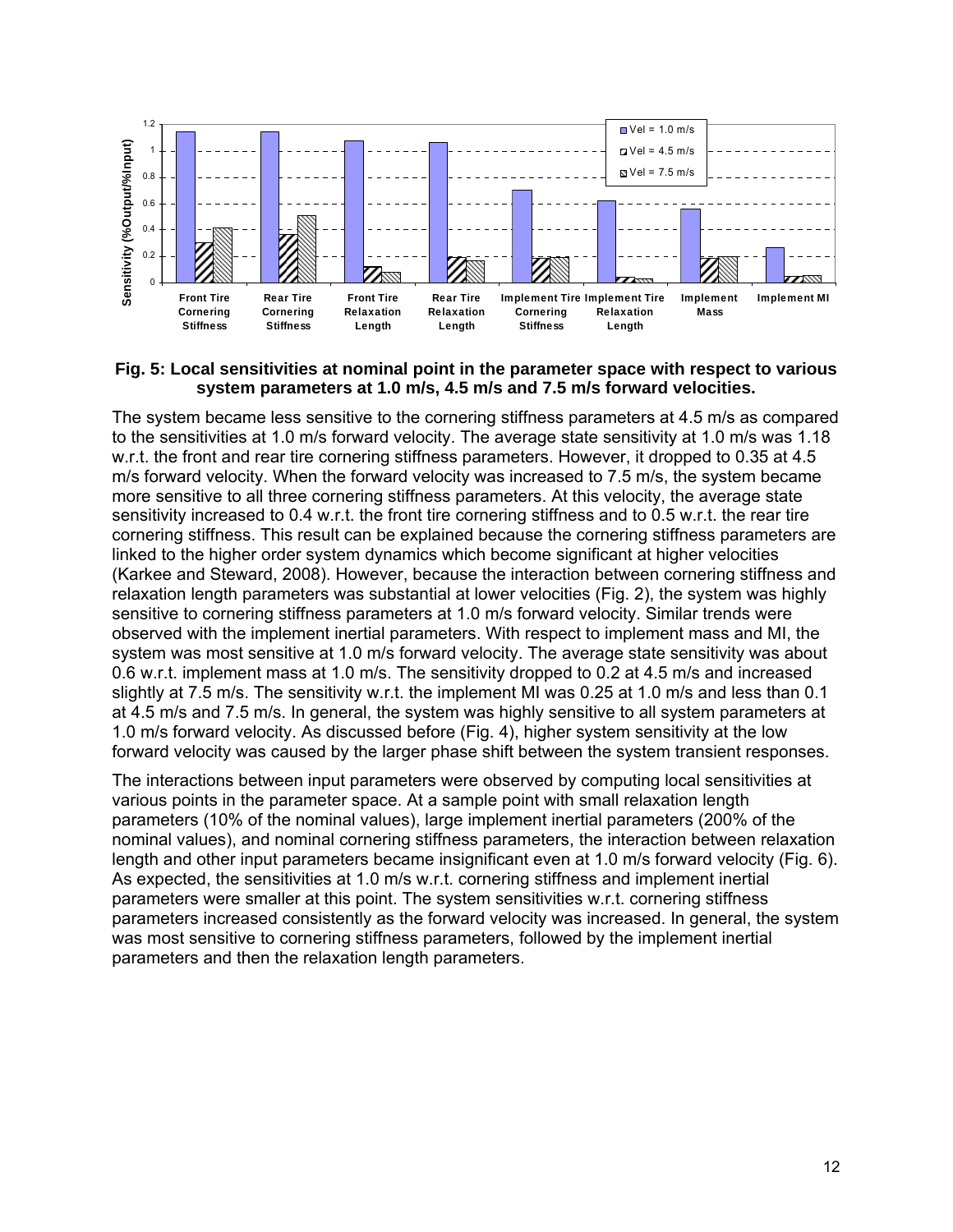

#### **Fig. 6: Local sensitivities at a sample point in the parameter space with respect to various system parameters at 1.0 m/s, 4.5 m/s and 7.5 m/s forward velocities.**

The local sensitivity analysis method was used to study the relationship between system parameter variations and system state/output variations (Fig. 7 and 8). The variations in output variables were not symmetric about the nominal point. The outputs varied by a different amount about the output with nominal parameter values when a 50% changes were applied to the cornering stiffness parameters in the positive and negative direction (Fig. 7). In general, the change in output variables increased as the forward velocity was increased. The changes in output variables at 1.0 m/s were very small and were not apparent in the diagram. But the percentage changes about the reference values were still substantial as we can see in the local sensitivity plots (Fig. 5).



#### **Fig. 7: Changes in state/output variables for a 50% change in cornering stiffness parameters at 1.0 m/s, 4.5 m/s and 7.5 m/s. The solid bars represented the values of the output variables for the nominal parameters and the vertical lines represented the values of the output variables when the cornering stiffness parameters were increased and decreased by 50% of the nominal values.**

The six state/output variables (Fig. 1) were used to calculate the average output variation of the system with respect to the variation in system input parameters (Fig. 8). At all velocities, the average output variation increased exponentially with the variation in cornering stiffness parameters (Fig. 8a). The result showed that if a 10% average variation in system responses is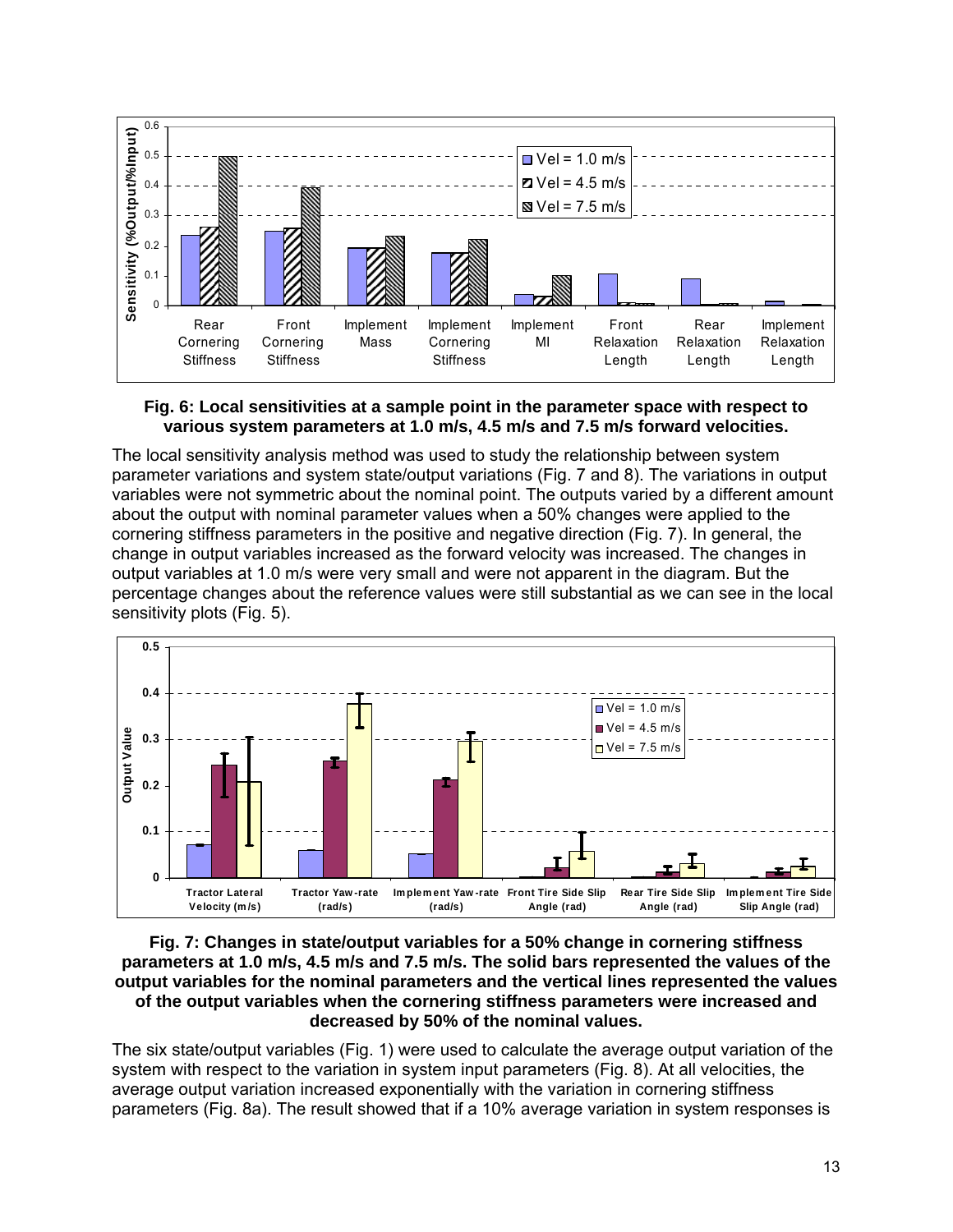acceptable, the cornering stiffness parameters must be estimated within 7%, 18% and 18% of actual/nominal values respectively at 1.0 m/s, 4.5 m/s and 7.5 m/s forward velocities. The relationship between average output variation and variation in relaxation length parameters was fairly linear at all velocities (Fig. 8b). The output variation was always more than 10% at 1.0 m/s forward velocity. At other velocities, a 75% variation in the relaxation length parameters caused about 10% average output variation. Similarly, the relationship between average output variation w.r.t. the variation in the implement inertial parameters was also linear (Fig 8c) at 4.5 m/s and 7.5m/s forward velocities. Up to 30% variation in the implement mass and MI was acceptable considering a 10% output variation to be acceptable at these velocities. At 1.0 m/s, however, the average output variation increased rapidly in the beginning. Only about 12% variation in the implement inertial parameters was acceptable for a 10% average output variation.



**Fig. 8: The relationship between average variation over the six output variables of the system and the variation in a) cornering stiffness parameters, b) tire relaxation length parameters, and c) implement inertial parameters (mass and MI). The variations were calculated at 1.0 m/s, 4.5 m/s and 7.5 m/s forward velocities.** 

## **4.0 Conclusions:**

Local sensitivities of a tractor and single axle grain cart system were calculated using a derivative-based method. Due to the complexity in deriving analytical sensitivity indices, a dynamic system numerical simulation technique was used. The work was important in understanding the effect of parameter variations on the tractor and towed implement system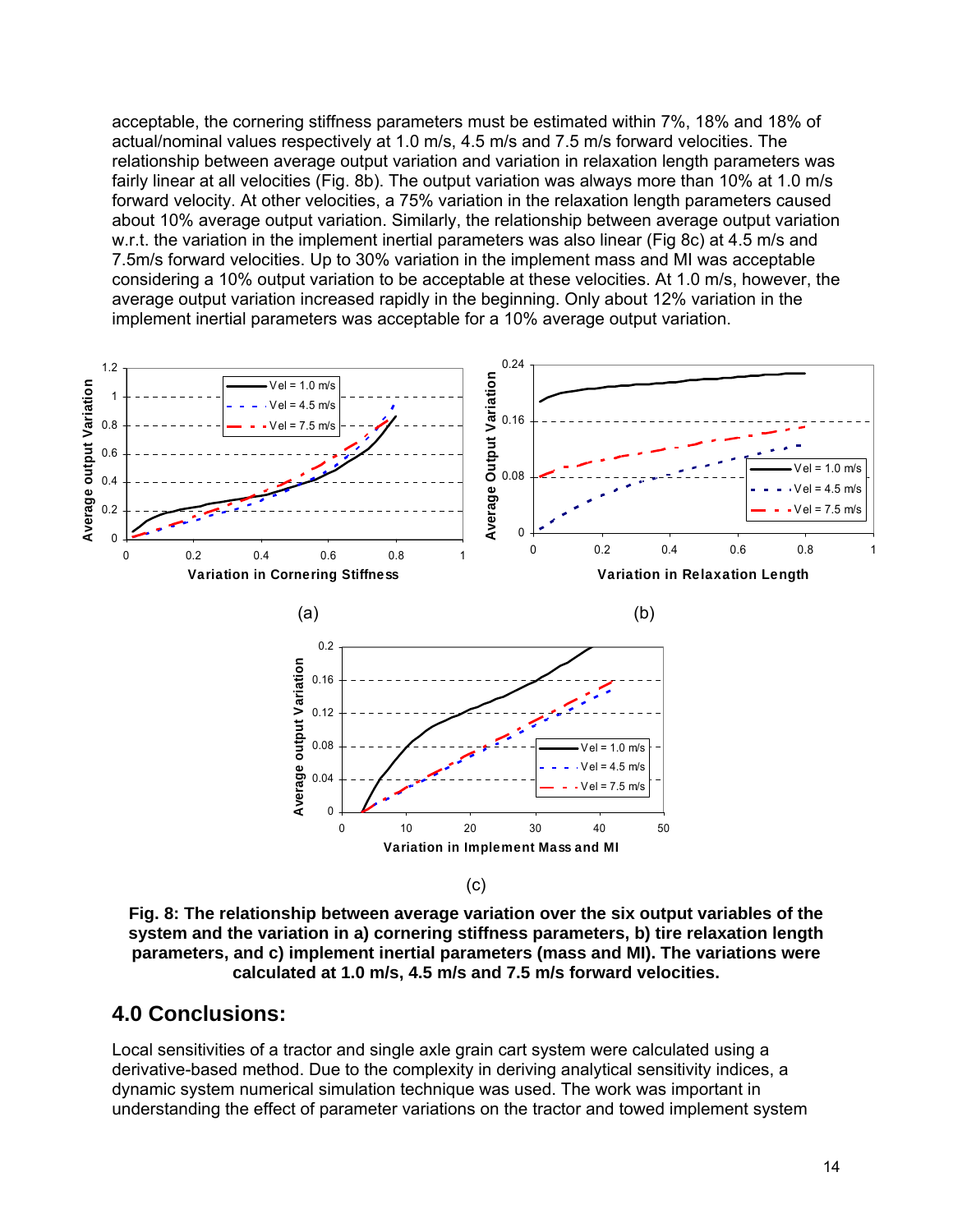responses. The system parameters were ranked based on the relative importance of the parameters to the system responses. Specifically, the following are the conclusions from this work.

- In general, variation in system parameters and system outputs were related in a nonlinear fashion. At the nominal values and 4.5 m/s forward velocity, a 10% variation in the cornering stiffness parameters resulted to a 5% average output variation where as an 80% variation in the cornering stiffness resulted to a 80% variation in the output.
- Overall, cornering stiffness was the most influential parameter of the tractor and a single axle towed implement system dynamics. At the nominal point, the system was equally sensitive to both of the tractor front and rear tire cornering stiffness parameters. The system was least sensitive to implement inertial parameters.
- Tire relaxation length parameters became less influencing to the system dynamics as the forward velocity was increased where as the cornering stiffness parameters, in general, became more influential with the increasing forward velocity.

## *Acknowledgements*

This research was supported by Hatch Act and State of Iowa funds. Journal paper of the Iowa Agriculture and Home Economics Experiment Station, Ames, Iowa, Project No. 3612.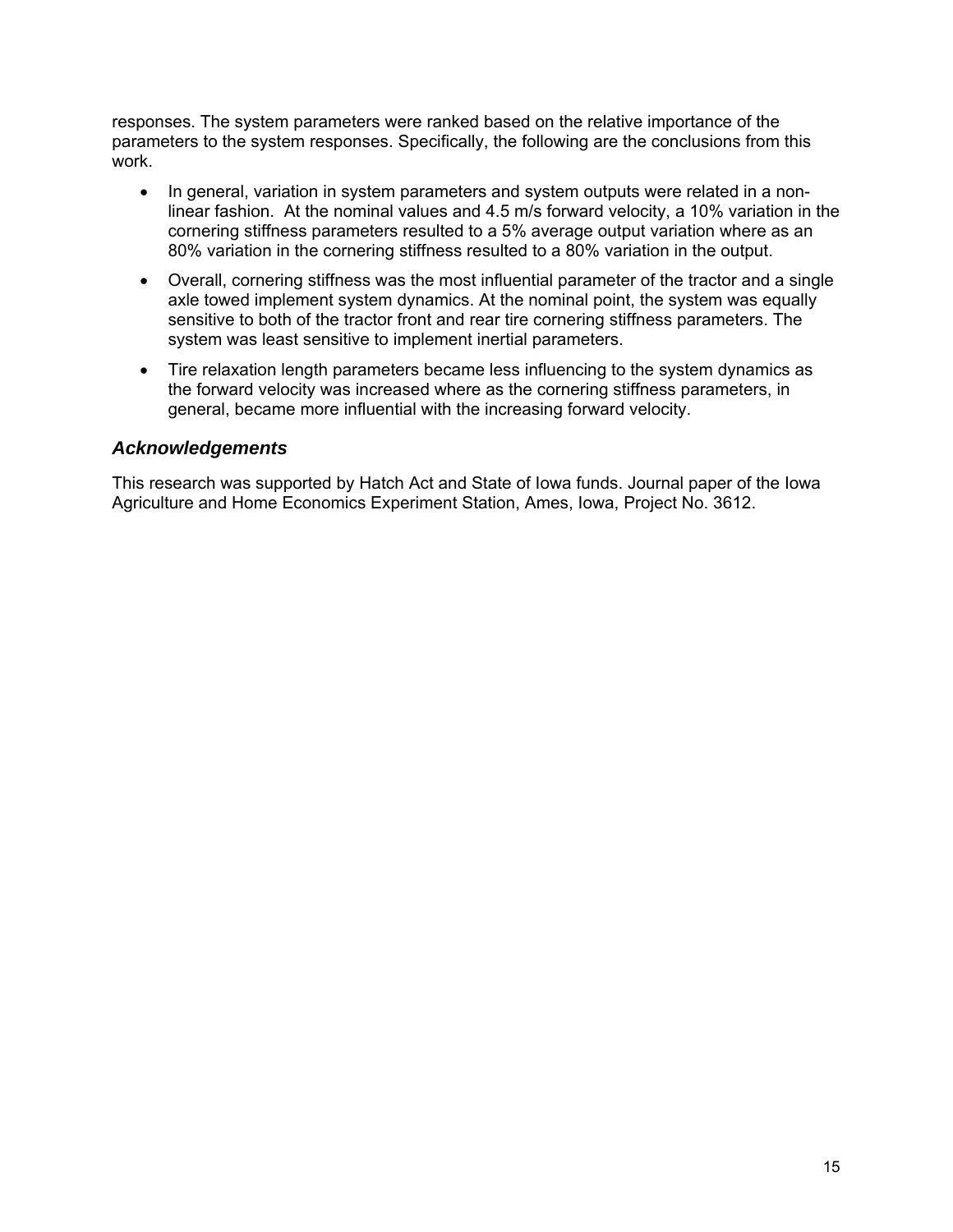# **Notation and List of Variables:**

|                   | Superscript                                                                                                                                                                                  |  |  |  |
|-------------------|----------------------------------------------------------------------------------------------------------------------------------------------------------------------------------------------|--|--|--|
|                   | Variable                                                                                                                                                                                     |  |  |  |
|                   | Subscript 1<br>Subscript 2                                                                                                                                                                   |  |  |  |
| Variable:         | The variable itself.                                                                                                                                                                         |  |  |  |
|                   | Big or bold letter – vector or matrix, small letter – scalar                                                                                                                                 |  |  |  |
| Superscript:      | Denotes whether the variable is related to tractor or implement.                                                                                                                             |  |  |  |
|                   | $t$ – tractor, $i$ – implement                                                                                                                                                               |  |  |  |
| Subscript 1:      | Specifies the co-ordinate axis the variable corresponds to.                                                                                                                                  |  |  |  |
|                   | $x - x$ axis, $y - y$ axis, $z - z$ axis                                                                                                                                                     |  |  |  |
| Subscript 2:      | Specifies the location the variable corresponds to.                                                                                                                                          |  |  |  |
|                   | f – front tire axle, r – rear tire axle, c – center of gravity, $p$ – toe pin (hitch point)                                                                                                  |  |  |  |
| List of variables |                                                                                                                                                                                              |  |  |  |
| α                 | side slip angle or the angle between the direction the tire is going and the<br>direction it is facing. The velocity vector to the right of the tire is positive and<br>reverse is negative. |  |  |  |
| $\alpha_0$        | steady state side slip angle                                                                                                                                                                 |  |  |  |
| γ                 | yaw rate                                                                                                                                                                                     |  |  |  |
| $\delta$          | steering angle                                                                                                                                                                               |  |  |  |
| λ                 | angle between tractor heading and implement heading                                                                                                                                          |  |  |  |
| σ                 | relaxation length                                                                                                                                                                            |  |  |  |
| φ                 | heading angle                                                                                                                                                                                |  |  |  |
| a                 | distance between front axle and CG of tractor                                                                                                                                                |  |  |  |
| b                 | distance between rear axle and CG of tractor                                                                                                                                                 |  |  |  |
| C                 | distance between hitch point and CG of tractor                                                                                                                                               |  |  |  |
| $C_{\alpha}$      | cornering stiffness                                                                                                                                                                          |  |  |  |
| d                 | distance between hitch point and CG of implement                                                                                                                                             |  |  |  |
| e                 | distance between rear axle and CG of implement                                                                                                                                               |  |  |  |
| F                 | force                                                                                                                                                                                        |  |  |  |
| $I_{z}$           | yaw moment of inertia                                                                                                                                                                        |  |  |  |
| m                 | mass                                                                                                                                                                                         |  |  |  |
| р                 | parameter vector                                                                                                                                                                             |  |  |  |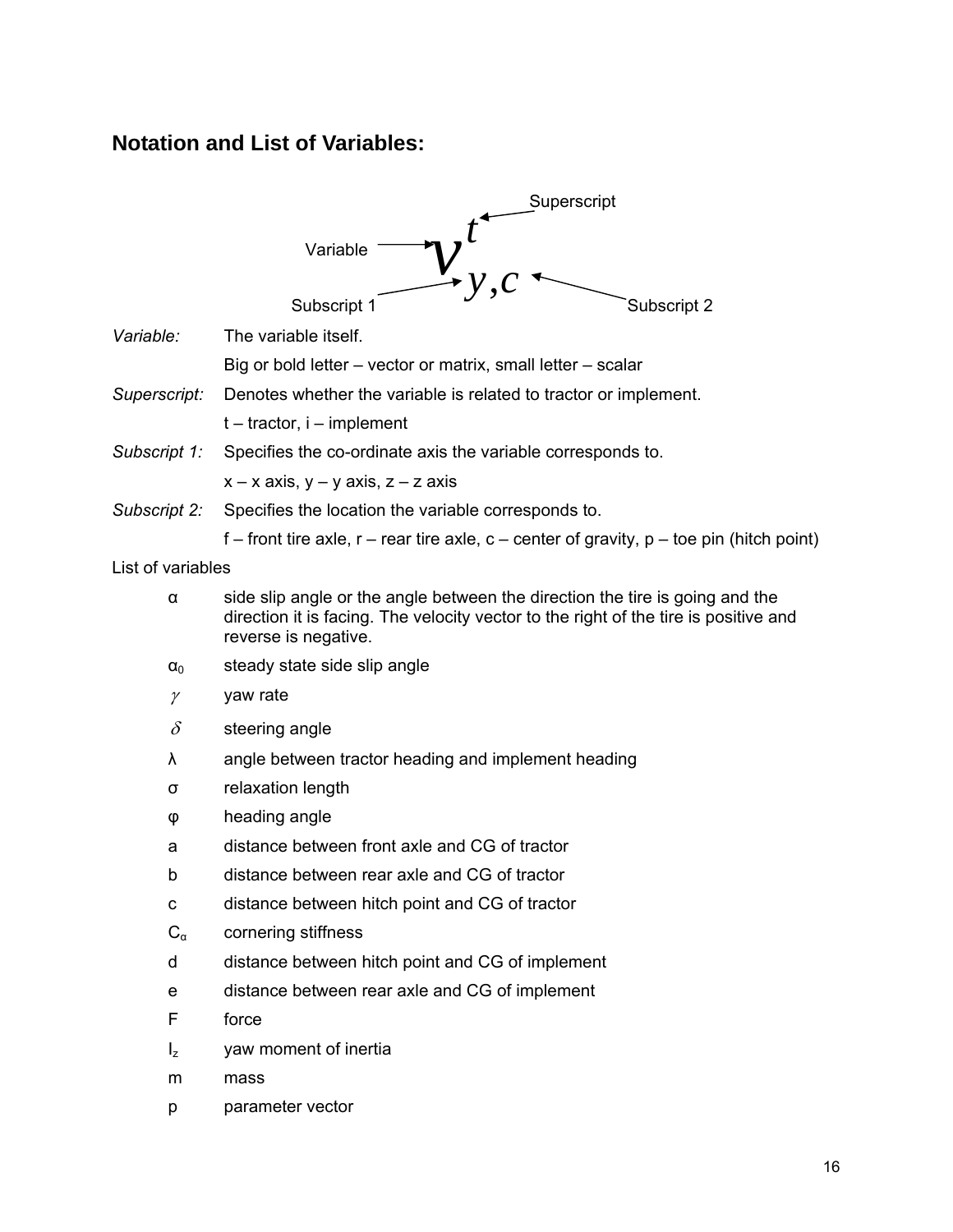- S local sensitivity measure
- u longitudinal velocity
- v lateral velocity
- X-Y world coordinates
- x'-y' vehicle coordinates
- y position of CG in y- axis of the world co-ordinate system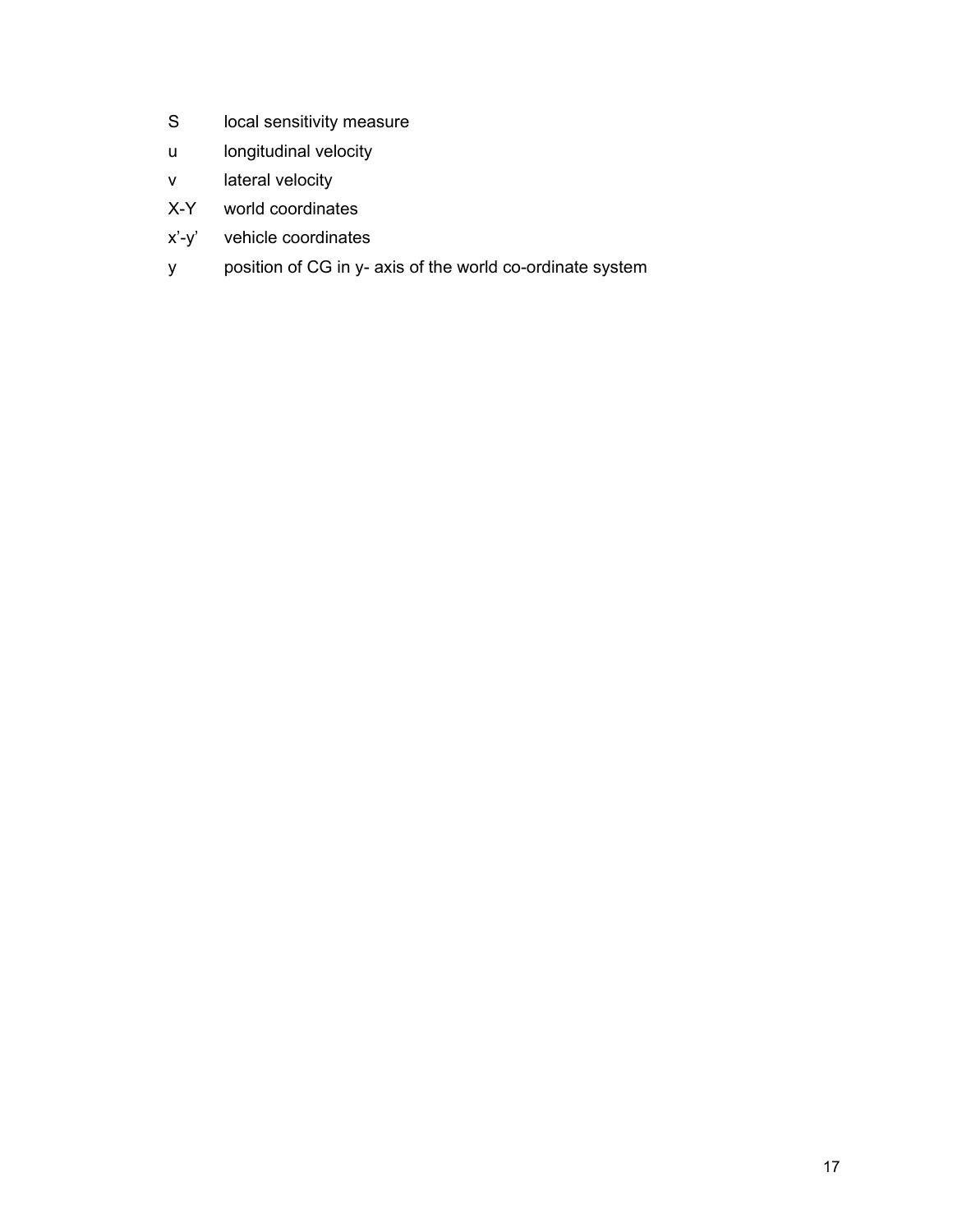## **References:**

- Bevly, D. M., J. C. Gerdes, and B. W. Parkinson. 2002. A new yaw dynamic model for improved high speed control of a farm tractor. Journal of Dynamic Systems, Measurement, and Control 124: 659-667.
- Chen, C., and M. Tomizuka. 1995. Dynamic modeling of tractor-semitrailer vehicles in automated highway systems. Proc. of American Control Conference, Seattle, WA, June 21-23, 1995.
- Crosetto, M. and S. Tarantola. 2001. Uncertainty and sensitivity analysis: tools for GIS-based model implementation. International Journal of Geographic Information Science 15(4): 415-437.
- Cukier, R. I., C. M. Fortuin, K. E. Shuler, A. G., Petschek, and J. H. Schaibly. 1973. Study of the sensitivity of coupled reaction system to uncertainties in rate coefficients - I: Theory. Journal of Chemical Physics 59: 3873-3878.
- Dag, W., and X. Kang. 2003. Parametric study on vehicle-trailer dynamics for stability control. SAE Transactions, Journol of Passenger Cars, 2003: 411-1419.
- Deif, A. S. 1986. Sensitivity analysis in linear systems. Springer-Verlag, Berlin, Heidelberg.
- Eberhard, P, W. Schiehlen, and J. Sierts. 2007. Sensitivity analysis of inertial parameters in multibody dynamics simulations. Twelfth IFToMM World Congress, Besancon, France, June 18-21, 2007.
- Fales, R. 2004. Robust control design for an electrohydraulic wheel loader system with a human-in-the-loop assessment in virtual environment. PhD dissertation, Iowa State University.
- Feng, L., Y. He, Y. Bao, and H. Fang. 2005. Development of trajectory model for a tractorimplement system for automated navigation applications. Instrumentation and Measurement Technology Conference Ottawa, Canada, May 17-19, 2005.
- Grau, C. A. 2002. A parametric study of the lateral dynamics of a nonlinear four-wheel road vehicle. PhD dissertation, University of Cincinnati.
- Jang, J. H., C. S. Han. 1997. The state sensitivity analysis of the front wheel steering vehicle. KSME International Journal 11(6): 595-604.
- Karkee, M. and B. L. Steward. 2008. Open and Closed Loop System Characteristics of a Tractor and an Implement Dynamic Model. ASABE Paper No. 084761. St. Joseph, Mich.: ASABE.
- Kim, Y. C., K. H. Yun, K. D. Min, Y. S. Byun, and J. K. Mok. 2007. A lateral dynamic model of an all wheel steering bimodal vehicle. International Conference on Control, Automation and Systems, Seoul, Korea, Oct. 17-20, 2007.
- Kioutsioukis, I., S. Tarantola, A. Saltelli, and D. Gatelli. 2004. Uncertainty and global sensitivity analysis of road transport emission estimates. Atmospheric environment 38: 6609-6620.
- Kucherenko, S., M. Rodriguez-Fernandez, C. Pantelides, and N. Shah. 2009. Monte Carlo evaluation of derivative-based global sensitivity measures. Reliability Engineering and System Safety. Article in presss.
- McRae, G. J., J. W. Tilden, and J. H. Seinfield. 1982. Global sensitivity analysis-a computational implementation of the Fourier amplitude sensitivity test (FAST). Computational Chemical Engineering 6: 15-25.
- Metz, L. D. 1993. Dynamics of four-wheel-steer off-highway vehicles. SAE Paper No. 930765. Warrendale, PA: SAE.